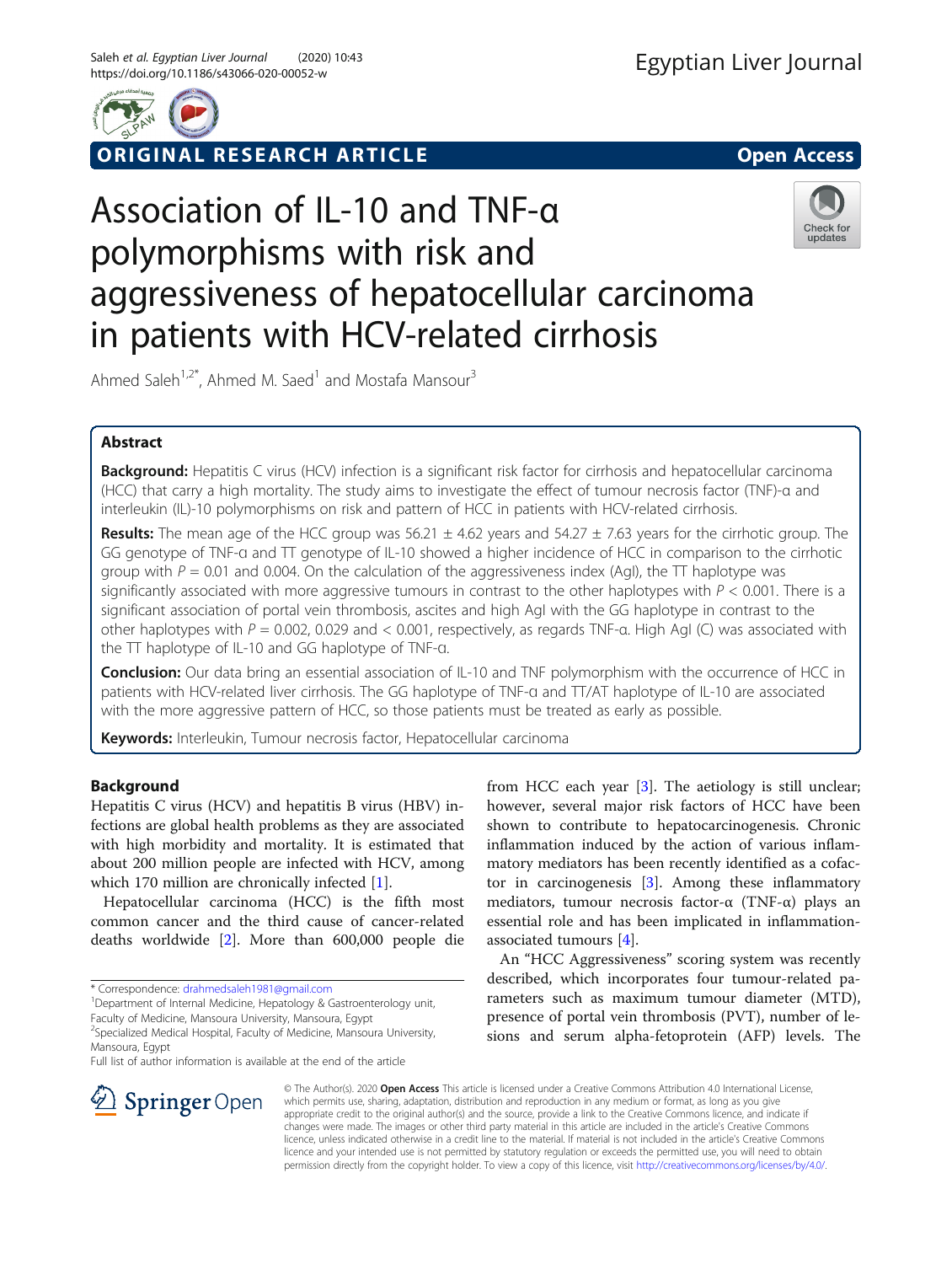score was shown to predict survival in patients with HCC [[5\]](#page-7-0).

Aroucha et al. concluded that polymorphisms in TNFα and interleukin (IL)-10 were associated with increased risk of HCC development in HCV chronically infected patients. The GG genotype of  $TNF-\alpha$  and genotypes associated with low/intermediate levels of IL-10 were shown to be associated with increased risk of development of HCC. Moreover, the TT genotype of the IL-10 -819 was significantly correlated with advanced stages of HCC as well as with multiplicity of lesions. These variants were shown to be associated with more inflammation in the liver, mediated by Th1 cytokines and may increase the risk to have HCC and bring an adverse prognosis in these patients [\[6](#page-7-0)].

#### Aim of the study

In this study, we tried to assess the association of TNF-ɑ and IL-10 polymorphisms with the risk and aggressiveness of HCC in patients with HCV-related cirrhosis.

## Methods

### Patients

This is a case-control study that was conducted on 73 patients attending to early detection at HCC Clinic, Specialized Medical Hospital, Mansoura University, from June 2019 to February 2020 for follow-up of HCC and 85 patients with HCV-related cirrhosis without evidence of hepatic focal lesions proved by post-contrast triphasic computed tomography (CT) scan. Patients with cirrhosis related to other causes than HCV, patients with any tumour outside the liver and patients with ongoing organ failure were excluded from the study. All patients were proved to be HCV infected through the history of previous antiviral treatment for HCV or through testing for HCV Ab or HCV RNA. All patients were exposed to complete history taking with stress on history of smoking or ex-smoker, diabetes, hypertension, history of previous treatment for HCV or bilharziasis and family history of cancer. Complete clinical examination was done for all patients with stress on manifestations of hepatocellular failure. Baseline tumour characters, including MTD, the number of focal lesions and the presence of portal vein thrombosis, were collected from imaging reports done at Specialized Medical Hospital for the HCC group.

#### Laboratory assessment

Complete blood count, liver function tests with Child-Pugh classification, HBsAg, HCV Ab, serum creatinine and AFP were done for all patients.

#### IL-10 and TNF-α polymorphism determination

Peripheral blood was used to extract genomic DNA using the Wizard Genomic Blood DNA Isolation Kit (Promega, Madison, WI). We stored samples at − 80 °C until single nucleotide polymorphism (SNP) genotyping by real-time polymerase chain reaction (PCR) was done. In IL-10 gene, we tested one substitution at position -819 C>T (rs1800871). In TNF-α, the substitution at position -308 G>A (rs1800629) was tested. We used TaqMan SNP Genotyping Assays (Applied Biosystems, Foster City, CA), according to the instructions of the manufacturer.

According to Ventura et al., the aggressiveness index (AgI) score was divided into three categories: a, score −  $\langle 4; b, 4 \rangle$  < score  $\leq 7$ ; and c, score  $\geq 8$  (Table 1) [\[7](#page-7-0)].

Aggressiveness index was calculated for all patients with HCC. According to the result of genotype frequency distribution of IL-10 -819 (rs1800871) and TNF-ɑ -308 (rs1800629), patients will be divided into groups and compared.

#### Statistical analysis

Data were fed to the computer and analysed using IBM SPSS Corp. (released in 2013, IBM SPSS Statistics for Windows, version 22.0, Armonk, NY: IBM Corp). Qualitative data were described using the number and per cent. Quantitative data were described using median and interquartile range for non-parametric data and mean, the standard deviation for parametric data after testing normality using the Kolmogorov-Smirnov test. The significance of the obtained results was judged at the 0.05 level.

Data analysis was done using the chi-square test and Monte Carlo test for comparison of 2 or more groups of categorical variables as appropriate. Student  $t$  test and one-way ANOVA test were used to compare parametric variables. Mann-Whitney  $U$  test and Kruskal-Wallis test were used to compare independent groups for nonparametric variables. Spearman's rank-order correlation is used to determine the strength and direction of a linear relationship between two non-normally distributed continuous variables and/or ordinal variables.

# Results

#### Patient sociodemographic characteristics

The mean age of the HCC group was  $56.21 \pm 4.62$  years and  $54.27 \pm 7.63$  years for the cirrhotic group. There

**Table 1** Aggressiveness index parameters

|                              |       |              | Κ     |
|------------------------------|-------|--------------|-------|
| Maximum tumour dimension(CM) | < 4.5 | $4.5 - 9.6$  | >96   |
| AFP (ng/ml)                  | < 100 | $100 - 1000$ | >1000 |
| <b>PVT</b>                   | Nο    |              | Yes   |
| Tumour nodule (number)       | $<$ 3 |              | > 3   |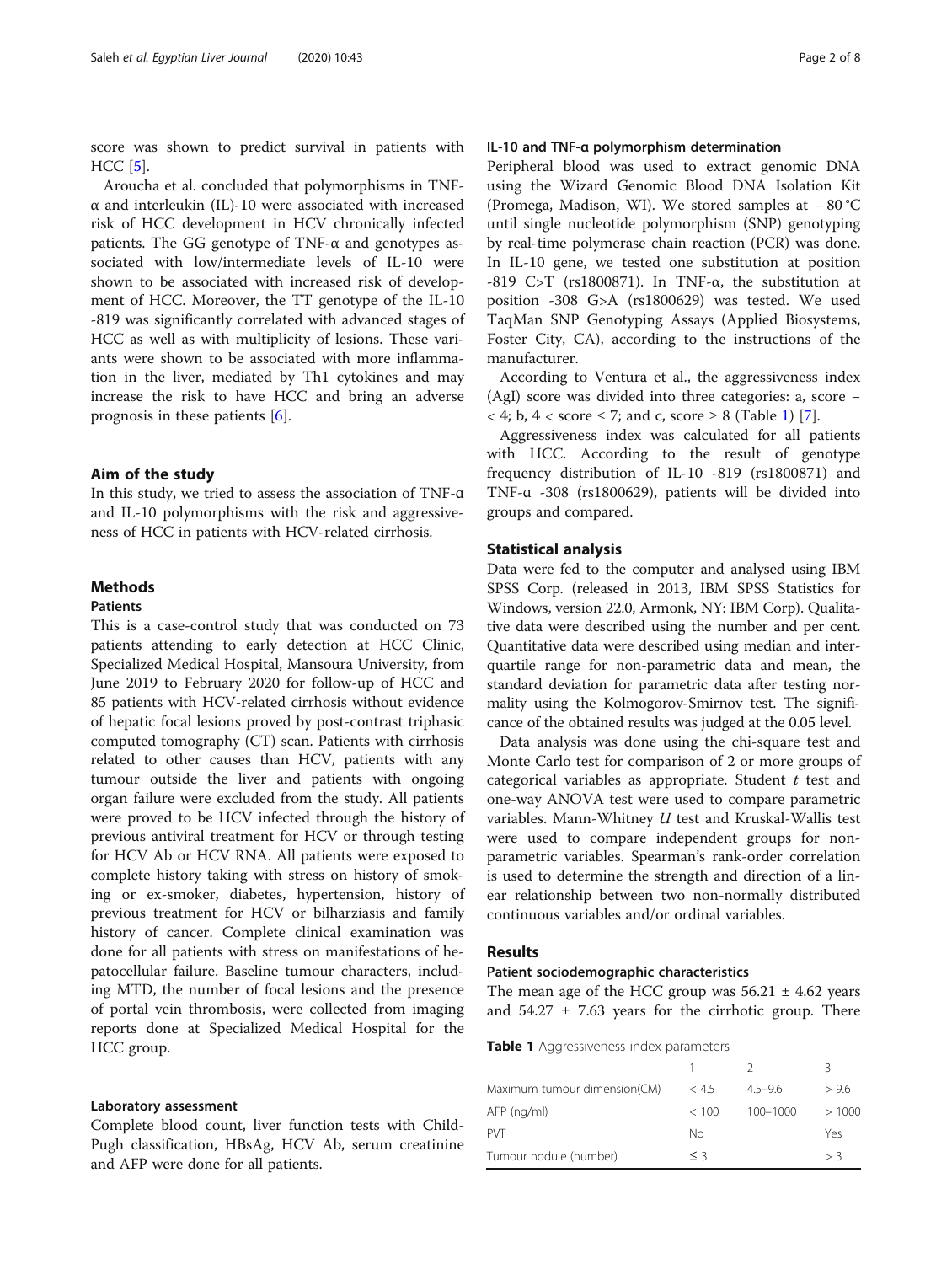<span id="page-2-0"></span>was no difference in sex distribution between the two groups. In the HCC group, 31 (42.5%) patients had diabetes and 19 (26.0%) hypertensive in comparison to 27 (31.8%) and 23 (27.1%) in the cirrhotic group, respectively. A statistically significant difference between the two groups was found as regards serum albumin, platelets, aspartate aminotransferase (AST) and AFP with  $P = 0.003, 0.001, 0.001, 0.001, 0.001, respectively$ (Table 2).

#### Genotype testing and distribution

On genotype testing, as regards TNF-ɑ, 35 (47.9%) of patients were GG, 22 (30.1%) were GA and 16 (21.9%) were AA in the HCC group. In the cirrhotic group, 27 (31.8%) of patients were GG, 25 (29.4%) were GA and 33 (38.8%) were AA. As regards IL-10, 29 (39.7%) of patients were TT, 21 (28.8%) were CT and 23 (31.5%) were CC in the HCC group. In the cirrhotic group, 16 (18.8%) of patients were TT, 29 (34.1%) were CT and 40 (47.1%) were CC. From these data, it appears that the GG

Table 2 Sociodemographic characteristics of the studied groups

genotype of TNF-ɑ and TT genotype of IL-10 showed a higher incidence of HCC in comparison to the cirrhotic group with  $P = 0.01$  $P = 0.01$  and 0.004 (Table [3](#page-3-0) and Fig. 1).

# Tumour characteristics and aggressiveness concerning genotype polymorphism

As regards IL-10, the portal was found to be thrombosed significantly in the TT haplotype in contrast to the other haplotypes with  $P < 0.001$ . Similarly, ascites was significantly found in the TT haplotype in contrast to the other haplotypes with  $P = 0.006$ . On the other hand, there was no significant difference in the size of the spleen, lymph node metastases or site of the lesions between the haplotypes. On the calculation of the AgI, the TT haplotype was significantly associated with more aggressive tumours in contrast to the other haplotypes with  $P < 0.001$  (Table [4\)](#page-4-0). Table [5](#page-5-0) shows the tumour characteristics and aggressiveness of TNF-ɑ genotypes where there was a significant association of portal vein thrombosis, ascites and high AgI with the GG haplotype in contrast to the other haplotypes with  $P = 0.002, 0.029$ 

HCC,  $n = 73$  Cirrhotic,  $n = 85$  Test of significance

Age/years, mean  $\pm$  SD 56.21  $\pm$  4.62 54.27  $\pm$  7.63 54.27  $\pm$  7.63  $t = 1.89$  $P = 0.06$ Sex, N (%) Male  $43 (58.9%)$   $43 (58.9%)$   $39 (45.9%)$  $\chi^2$  = 2.67<br> $P = 0.102$ Female  $P = 0.102$  30 (41.1%)  $P = 0.102$ DM, N (%) 31 (42.5%) 31 (42.5%) 27 (31.8%) 27 (31.8%)  $\chi^2 = 1.94$  $P = 0.164$ Hypertension, N (%) 19 (26.0%) 19 (26.0%) 23 (27.1%)  $x^2 = 0.021$  $P = 0.884$ Albumin (gm/dl), mean  $\pm$  SD 3.29  $\pm$  0.59 3.56  $\pm$  0.52 5 3.56  $\pm$  0.52  $t = 2.98$  $P = 0.003*$ Bilirubin (mg/dl), median (IQR) 1.2 (0.85–1.7) 1.2 (0.85–1.7) 1.2 (0.8–1.64)  $z = 0.821$  $P = 0.412$ WBCS, mean  $\pm$  SD  $\pm$  1.88  $\pm$  1.88  $\pm$  1.85  $\pm$  1.85  $\pm$  1.85  $\pm$  1.85  $P = 0.739$ HB (gm/dl), mean  $\pm$  SD 11.33  $\pm$  1.66 11.42  $\pm$  1.53 t = 0.374  $P = 0.709$ Platelets  $\times$  10<sup>3</sup>, mean  $\pm$  SD  $t = 3.55$   $t = 3.55$  $P = 0.001*$ ALT (U/l), median (IQR) 35.0 (28.5–47.0) 35.0 (29.0–45.0) z = 0.452  $P = 0.65$ AFP (ng/dl), median (IQR) 89.0 (33.0–230.5) 5.2 (2.8–9.7)  $z = 9.98$  $P < 0.001*$  $AST(U/I)$ , median (IQR)  $Z = 7.67$  $P < 0.001*$  $1.36 \pm 0.20$  1.32  $\pm 0.19$  t = 1.09 t = 1.09  $P = 0.275$ 

Parameters described as mean  $\pm$  SD, median (interquartile range) or number (percentage)

t Student t test, Z Mann-Whitney U test,  $\chi^2$  chi-square test<br>\*Statistically significant

\*Statistically significant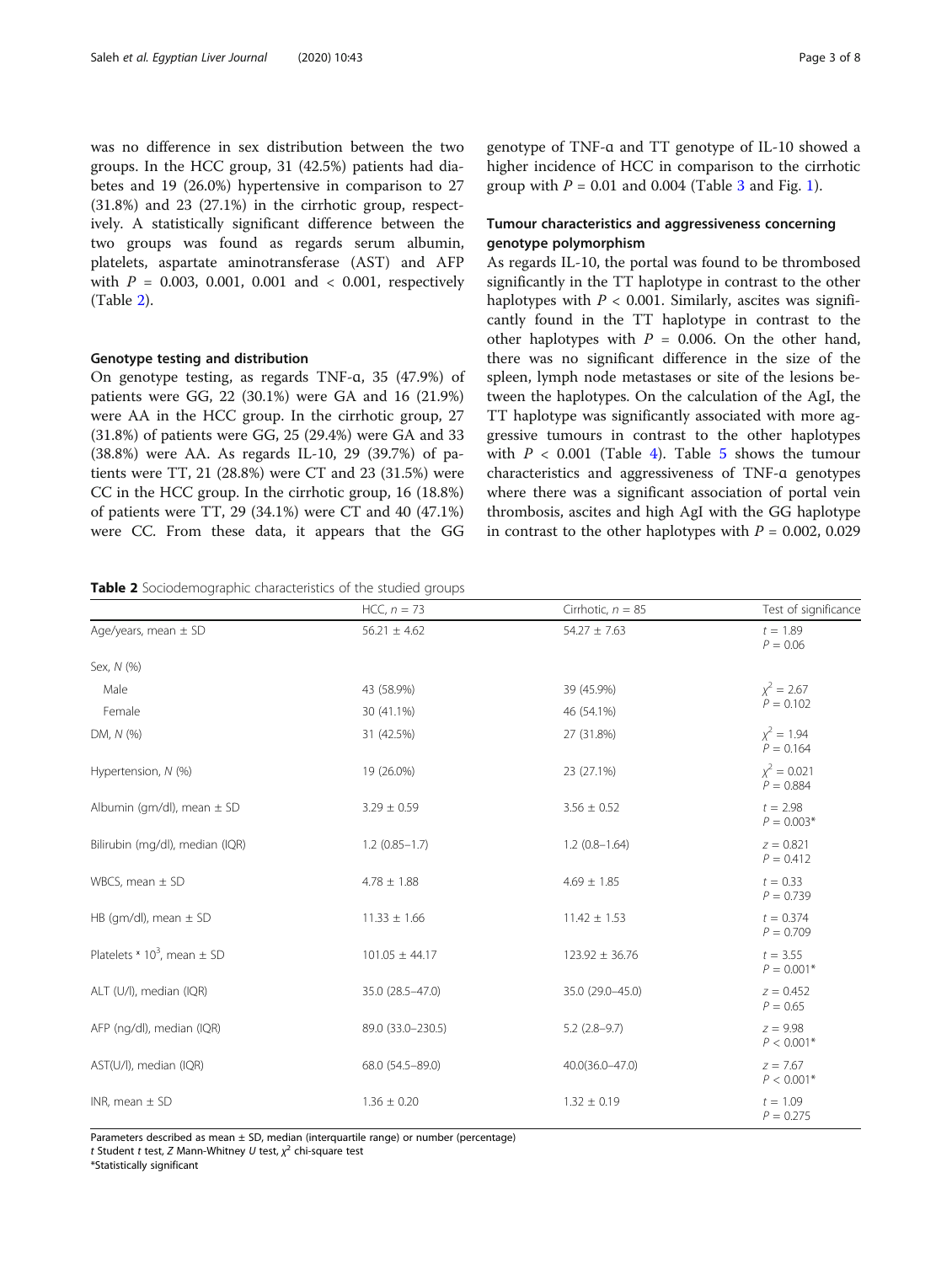|                         | $HCC, n = 73 (%)$ | Cirrhotic, $n = 85$ (%) | Test of significance                                    | Odds ratio (95% CI) |
|-------------------------|-------------------|-------------------------|---------------------------------------------------------|---------------------|
| $IL-10$                 |                   |                         |                                                         |                     |
| TT/AA                   | 29 (39.7%)        | 16 (18.8%)              | $\chi^2$ = 8.2, P = 0.004*<br>$\chi^2$ = 0.35, P = 0.55 | $3.15(1.42 - 6.99)$ |
| CT/CA                   | 21 (28.8%)        | 29 (34.1%)              |                                                         | 1.26 (0.59-2.69)    |
| CC/CC                   | 23 (31.5%)        | 40 (47.1%)              |                                                         | Reference group     |
| Hardy-Weinberg equation | $P = 0.002*$      | $P = 0.02*$             |                                                         |                     |
| TNF-a                   |                   |                         |                                                         |                     |
| GG                      | 35 (47.9%)        | 27 (31.8%)              | $x^2 = 6.24$                                            | $2.67(1.22 - 5.83)$ |
| GA                      | 22 (30.1%)        | 25 (29.4%)              | $P = 0.01*$                                             | $1.82(0.79 - 4.15)$ |
| AA                      | 16 (21.9%)        | 33 (38.8%)              | $x^2 = 2.01$ , $P = 0.16$                               | Reference group     |
| Hardy-Weinberg equation | $P = 0.002*$      | $P = 0.001*$            |                                                         |                     |

<span id="page-3-0"></span>Table 3 Genotype distribution among the studied groups

χ <sup>2</sup> chi-square test

\*Statistically significant

and  $\langle 0.001$ , respectively. Table [6](#page-6-0) shows the association of HCC aggressiveness index with sociodemographic and clinical characteristics and genotype of HCC cases where there was no statistically significant difference in the parameters except for AFP and genotype distribution as high AgI (C) was associated with the TT haplotype of IL-10 and GG haplotype of TNF-ɑ.

# **Discussion**

HCC represents about 90% or more of primary liver tumours that usually develops in a background of advanced liver disease [[8\]](#page-7-0). Approximately, 10–20% of chronically infected patients with HCV will develop liver cirrhosis, and 1–5% of those patients will develop HCC [[9\]](#page-7-0). The continued cytokines induced hepatocyte damage, and hepatocyte regeneration leads to HCC development. The role of cytokines as IL-1, IL-2, IL-6, IL-10, IL-12 and TNF- $\alpha$  in hepatocarcinogenesis has been reported. The management of patients with HCC represents a challenge as it is often complicated by the heterogenic pattern of the disease, the state of underlying liver disorders and the need to coordinate a multidisciplinary healthcare team [[10\]](#page-7-0).

In our study, the mean age of the HCC group was 56.21  $\pm$  4.62 years and 54.27  $\pm$  7.63 years for the cirrhotic group. There was no difference in sex distribution between the two groups (Table [2](#page-2-0)). In the HCC group, 31 (42.5%) patients had diabetes and19 (26.0%) hypertensive in comparison to 27 (31.8%) and 23 (27.1%) in the cirrhotic group, respectively. This runs parallel to many other studies that concluded that advanced age, male gender and DM are well-known risk factors for HCC [[11\]](#page-7-0). Cirrhosis, due to HCV, was found in almost all our patients. This seems logical and in agreement with Seyda et al. who clarified that most of HCC cases develop in a background of cirrhosis  $[12]$  $[12]$ . There was no difference in the sociodemographic and clinicolaboratory parameters between the two groups except for serum albumin, platelets, AST and AFP with  $P= 0.003, 0.001, 0.001$  and < 0.001, respectively. This seems logical as platelet count, AST and serum albumin reflect the severity of the liver disease. It also suggests that the two groups are

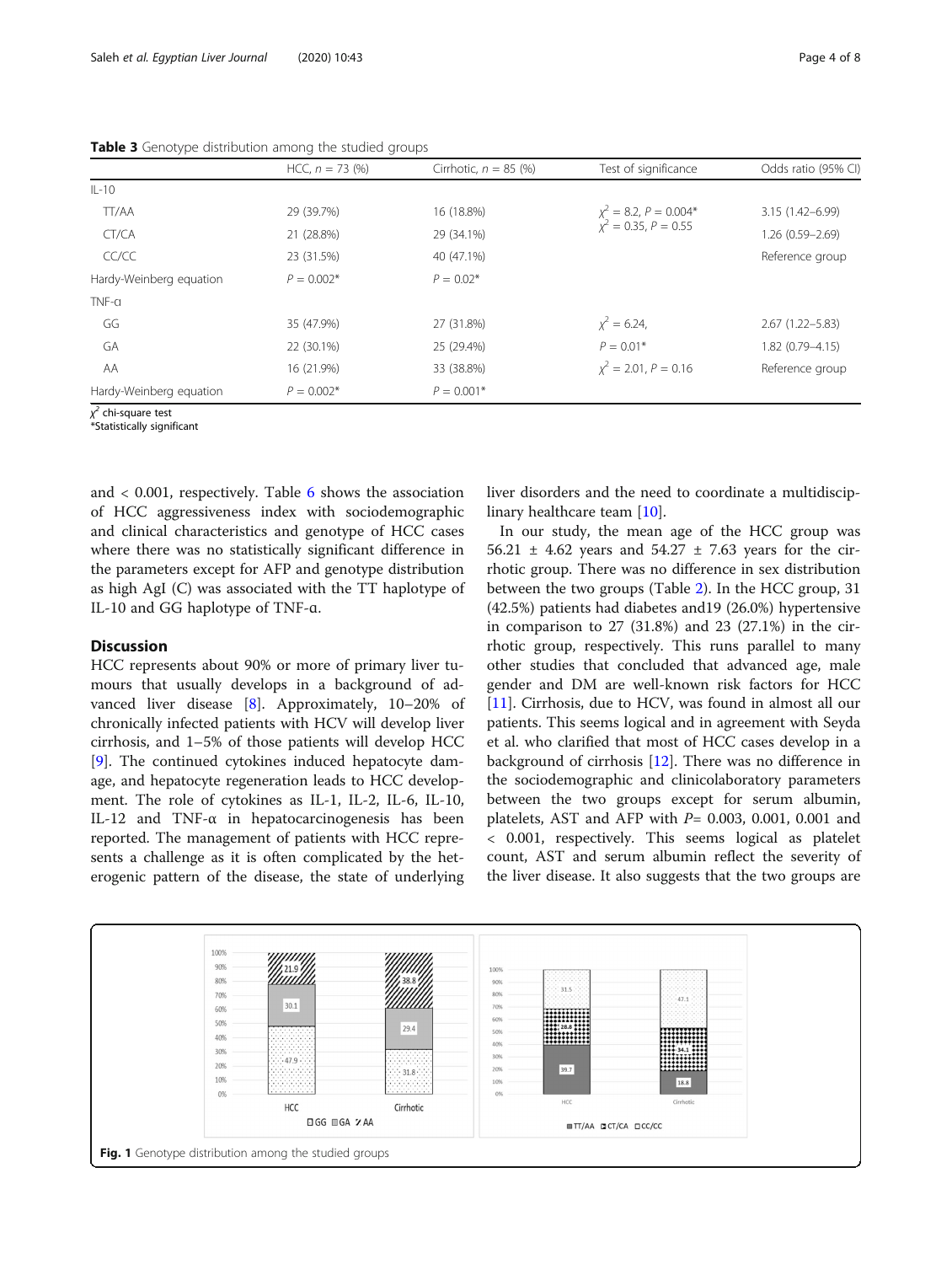genotype of IL-10 showed a higher incidence of HCC in comparison to the cirrhotic group with  $P = 0.01$  and 0.004 (Table [3](#page-3-0) and Fig. [1\)](#page-3-0). This goes hand in hand with Aroucha et al. who found that the TT/AT haplotypes of IL-10 and GG haplotype of TNF-ɑ were significantly expressed in patients with HCC [\[6\]](#page-7-0). Wei et al. and Cheng et al. agreed [\[13](#page-7-0), [14](#page-7-0)] also with us but not with Zhou et al. who showed that no association was found between HCC and the TNF-α-238 G/A polymorphism [[15\]](#page-7-0). This contrast may be related to the aetiology of the underlying liver disease, ethnicity or number of included patients.

In 2012, Swiatek found that gene polymorphisms may affect the IL-10 level; he showed that IL-10 -819T was associated with significant low IL-10 expression since it is located in transcript factor binding regions [[16\]](#page-7-0). Aroucha et al. observed an increased frequency of IL-10 -819T genotype in patients with HCC  $[6]$  $[6]$ . Moreover, they found a significant association between the TT genotype of IL-10 -819 and multiplicity of lesions and terminal stages of HCC.

As regards TNF-ɑ, the results are conflicting. Talaat et al. and Radwan et al. did not find any significant association between HCC and TNF-ɑ -308 polymorphism in HCV-infected Egyptian patients [[17,](#page-7-0) [18](#page-7-0)]. On the other hand, Baghel et al. and Karimi et al. demonstrated that patients with TNF-ɑ G allele usually show low TNF-ɑ production in vivo and in vitro [\[19](#page-7-0), [20\]](#page-7-0) despite, Vikram et al. failed to confirm this association [\[21](#page-7-0)]. It seems that the balance between IL-10 and TNF-ɑ is crucial for the prevention of development of HCC and that low levels lead to progressive damage to the liver tissue and prevention of wound healing.

Similarly, previous studies found elevated levels of circulating TNF- $\alpha$  in patients with HCC. It is reasonable to speculate that in patients with HCC, the high circulating TNF-α levels found may be attributed to its SNPs. Also, TNF-α may stimulate the release of other inflammatory cytokines and induce the release of other fibrogenic factors, such as interleukin-1, interleukin-6 and tumour growth factor-β which can cause or aggravate liver damage [\[22](#page-7-0), [23\]](#page-7-0).

Previously, immunomodulatory cytokines have been described as pre-malignant mediators in different tumour entities in different studies [\[24\]](#page-7-0). In HCC, IL-6 promotes multiple stages of tumour development, including initial hepatocyte proliferation, the transformation of hepatocytes into HCC progenitor cells, and progression to HCC nodules and metastases [\[24](#page-7-0)].

It seems that the balance between TNF-ɑ and IL-10 is mandatory to the development of HCC, since the shift to Th1 pattern-like cytokines in the liver may lead to more inflammation, necrosis of hepatocytes and subsequent regeneration that leads to mutagenesis and

<span id="page-4-0"></span>Table 4 Tumour characteristics of HCC cases according to IL-10 polymorphism

Genotype Test of

|                | $n =$<br>73 | TT/AA     | CT/CA      | CC/CC      | significance |  |
|----------------|-------------|-----------|------------|------------|--------------|--|
| Portal vein    |             |           |            |            |              |  |
| Thrombosed     | 10          | 10(34.5)  | 0(0.0)     | 0(0.0)     | МC           |  |
| Patent         | 63          | 19(65.5)  | 21 (100.0) | 23 (100.0) | $P < 0.001*$ |  |
| Spleen         |             |           |            |            |              |  |
| Splenectomy    | 2           | 0(0.0)    | 2(9.5)     | 0(0.0)     | МC           |  |
| Mild           | 26          | 7(24.1)   | 11(52.4)   | 8(34.8)    | $P = 0.154$  |  |
| Moderate       | 39          | 19 (65.5) | 8(38.1)    | 12 (52.2)  |              |  |
| Marked         | 6           | 2(6.9)    | 2(9.5)     | 2(8.7)     |              |  |
| Ascites        |             |           |            |            |              |  |
| Negative       | 62          | 20 (69.0) | 19 (90.5)  | 23 (100.0) | МC           |  |
| Positive       | 11          | 9(31.0)   | 2(9.5)     | 0(0.0)     | $P = 0.006*$ |  |
| Lymph node     |             |           |            |            |              |  |
| Negative       | 64          | 23 (79.3) | 21 (100.0) | 20 (87.0)  | МC           |  |
| Positive       | 9           | 6(20.7)   | 0(0.0)     | 3(13.0)    | $P = 0.089$  |  |
| <b>BCLC</b>    |             |           |            |            |              |  |
| Α              | 11          | 0(0.0)    | 7(33.3)    | 4(17.4)    | МC           |  |
| B              | 24          | 3(10.3)   | 7(33.3)    | 14 (60.9)  | $P < 0.001*$ |  |
| $\overline{C}$ | 24          | 13 (44.8) | 7(33.3)    | 4(17.4)    |              |  |
| D              | 14          | 13 (44.8) | 0(0.0)     | 1(4.3)     |              |  |
| Site of lesion |             |           |            |            |              |  |
| Right lobe     | 25          | 10(34.5)  | 6(28.6)    | 9(39.1)    | МC           |  |
| Left lobe      | 12          | 5(17.2)   | 3(14.3)    | 4(17.4)    | $P = 0.929$  |  |
| Multifocal     | 36          | 14 (48.3) | 12(57.1)   | 10(43.5)   |              |  |
| AGI            |             |           |            |            |              |  |
| Α              | 22          | 2(6.9)    | 8(38.1)    | 12 (52.2)  | МC           |  |
| B              | 23          | 6(20.7)   | 9(42.9)    | 8(34.8)    | $P < 0.001*$ |  |
| C              | 28          | 21 (72.4) | 4 (19.0)   | 3(13.0)    |              |  |

\* means statistically significant

matched which is extremely important in the inclusion of our patients to avoid the effect of any factor such as age, sex or comorbidities on risk of HCC development, so the increased incidence of HCC is directly related to the effect of gene polymorphism.

In the present study, on genotype testing, as regards TNF-ɑ, 35 (47.9%) of patients were GG, 22 (30.1%) were GA and 16 (21.9%) were AA in the HCC group. In the cirrhotic group, 27 (31.8%) of patients were GG, 25 (29.4%) were GA and 33 (38.8%) were AA. As regards IL-10, 35 (47.9%) of patients were TT, 21 (28.8%) were CT and 23 (31.5%) were CC in the HCC group. In the cirrhotic group, 16 (18.8%) of patients were TT, 29 (34.1%) were CT and 40 (47.1%) were CC. From these data, it appears that the GG genotype of TNF-ɑ and TT

Total,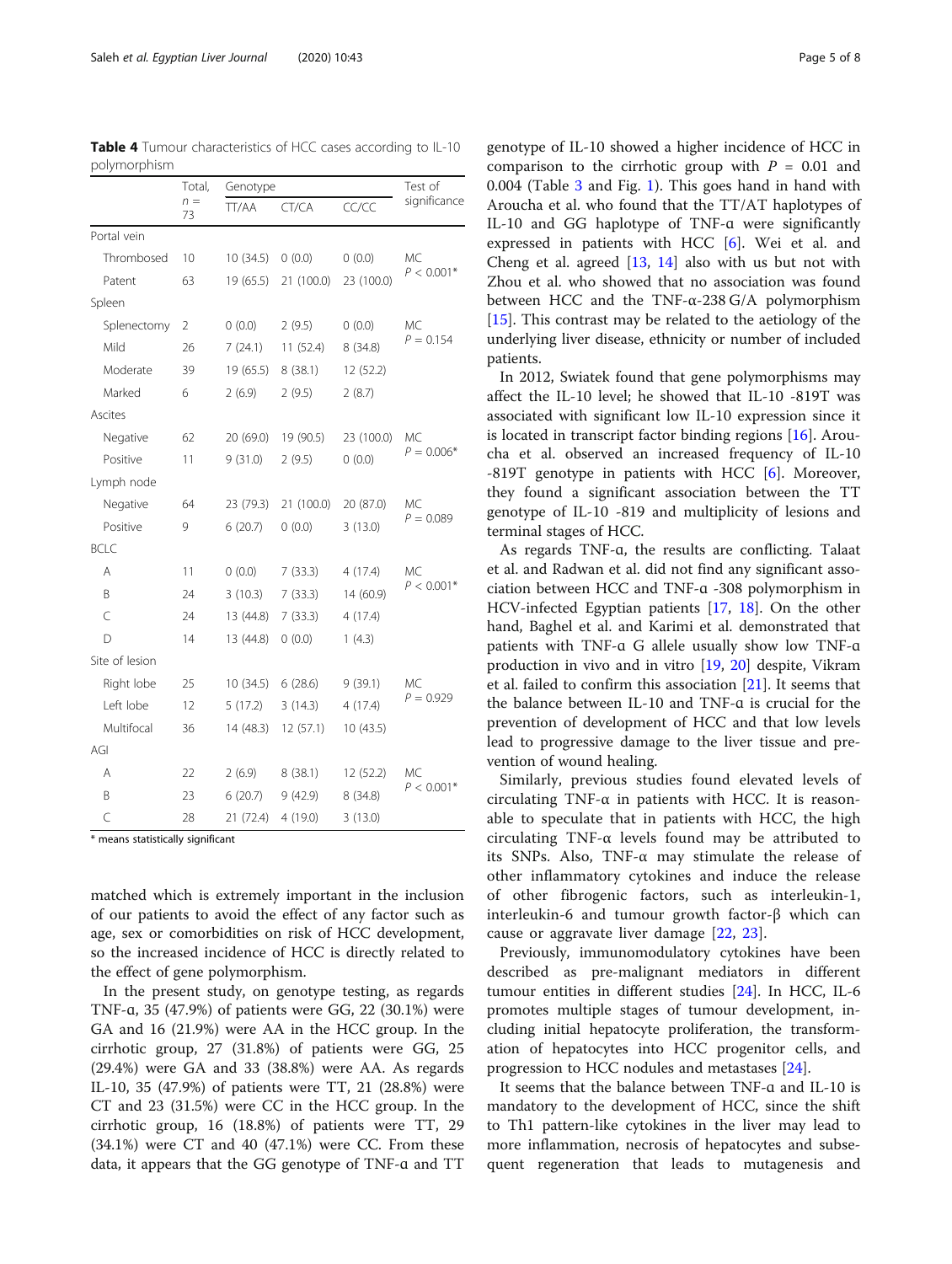|                   |                | Genotype  |            |              | Test of            |
|-------------------|----------------|-----------|------------|--------------|--------------------|
| Total, $n = 73\%$ | GG             | GA        | AA         | significance |                    |
| Portal vein       |                |           |            |              |                    |
| Thrombosed        | $10$           | 10 (28.6) | 0(0.0)     | 0(0.0)       | MC                 |
| Patent            | 63             | 25 (71.4) | 22 (100.0) | 16 (100.0)   | $P = 0.002*$       |
| Spleen            |                |           |            |              |                    |
| Splenectomy       | $\overline{2}$ | 0(0.0)    | 2(9.1)     | O(0.0)       | MC<br>$P = 0.313$  |
| Mild              | 26             | 14 (40.0) | 8(36.4)    | 4(25.0)      |                    |
| Moderate          | 39             | 18 (51.4) | 12 (54.5)  | 9(56.2)      |                    |
| Marked            | 6              | 2(5.7)    | 2(9.1)     | 2(12.5)      |                    |
| Ascites           |                |           |            |              |                    |
| Negative          | 62             | 26 (74.3) | 22 (100.0) | 14 (87.5)    | MC<br>$P = 0.029*$ |
| Positive          | 11             | 9(25.7)   | 0(0.0)     | 2(12.5)      |                    |
| Lymph node        |                |           |            |              |                    |
| Negative          | 64             | 28 (80.0) | 22 (100.0) | 14 (87.5)    | MC                 |
| Positive          | 9              | 7(20.0)   | 0(0.0)     | 2(12.5)      | $P = 0.08$         |
| <b>BCLC</b>       |                |           |            |              |                    |
| $\mathsf{A}$      | 11             | 0(0.0)    | 5(22.7)    | 6(37.5)      | <b>MC</b>          |
| B                 | 24             | 2(5.7)    | 15 (68.2)  | 7(43.8)      | $P < 0.001*$       |
| $\subset$         | 24             | 19 (54.3) | 2(9.1)     | 3(18.8)      |                    |
| D                 | 14             | 14 (40.0) | 0(0.00)    | 0(0.0)       |                    |
| Site of lesion    |                |           |            |              |                    |
| Right lobe        | 25             | 12(34.3)  | 9(40.9)    | 4(25.0)      | MC<br>$P = 0.74$   |
| Left lobe         | 12             | 7(20.0)   | 2(9.1)     | 3(18.8)      |                    |
| Multifocal        | 36             | 16(45.7)  | 11(50.0)   | 9(56.2)      |                    |
| AGI               |                |           |            |              |                    |
| A                 | 22             | 0(0.0)    | 12 (54.5)  | 10(62.5)     | MC                 |
| B                 | 23             | 9(25.7)   | 8 (36.4)   | 6(37.5)      | $P < 0.001*$       |
| C                 | 28             | 26 (74.3) | 2(9.1)     | 0(0.0)       |                    |

<span id="page-5-0"></span>

\* means statistically significant

activation of protooncogene in the host cells, leading to the development of HCC [[25\]](#page-7-0).

A fine tune of the IL-10 and TNF-ɑ balance may exist, and it looks that this balance is controlled by the level of IL-10, where low levels lead to progressive damage to liver tissue and prevention of wound healing. Also, IL-10 can diminish the response to antiviral treatment [[26\]](#page-7-0).

Our data showed that the TT haplotype of IL-10 was significantly associated with more aggressive tumours in contrast to the other haplotypes with  $P \lt \mathbb{R}$ 0.001. The portal was found to be thrombosed significantly in the TT haplotype in contrast to the other haplotypes with  $P < 0.001$ ; they were also associated with the multiplicity of lesions. Similarly, a significant association of portal vein thrombosis, ascites and high AgI with the GG haplotype in contrast to the other haplotypes with  $P = 0.002$ , 0.029 and < 0.001, respectively. These data are available in the absence of a statistically significant difference between AgI and sociodemographic and clinicolaboratory characteristics except for AFP and genotype distribution. This suggests that the aggressive pattern of the tumour noticed in these haplotypes is related to the direct effect of gene polymorphism. Aroucha et al. agree with us as they observed a significant correlation of advanced stages and multiple lesions of HCC with the TT (AA) genotype of IL-10 -819 (-592) [[6\]](#page-7-0). However, studies covering this sector are relatively rare.

Our study may be limited by some factors such as the limited number of cases in the study, the lack of data about overall survival of patients and lastly we included only patients with HCV-related cirrhosis which may affect hepatocarcinogenesis.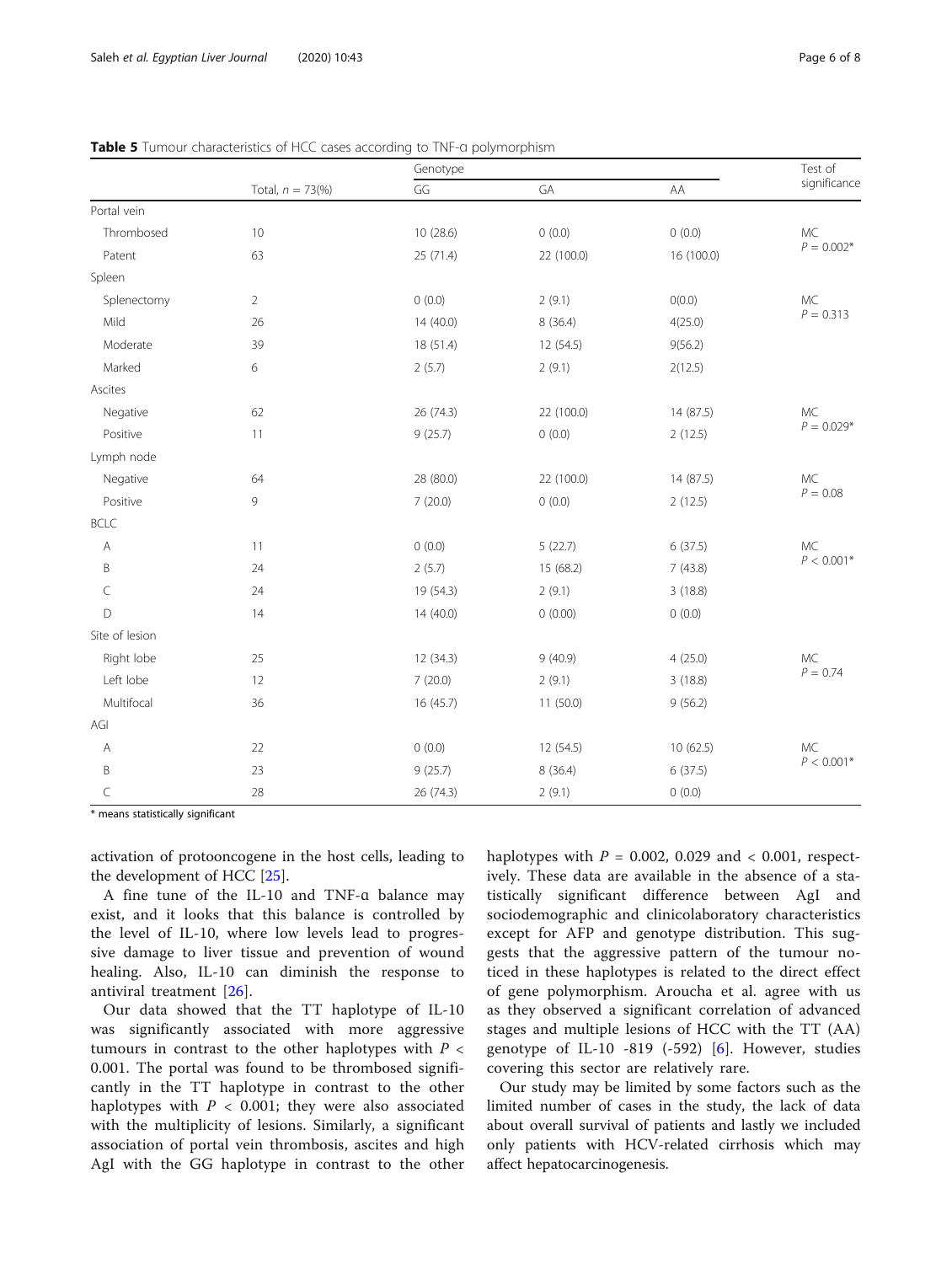| - -                                       | AGI                           |                    |                                 | Test of                    |  |
|-------------------------------------------|-------------------------------|--------------------|---------------------------------|----------------------------|--|
|                                           | A                             | B                  | C                               | significance               |  |
| Age/years, mean $\pm$ SD                  | $54.64 \pm 4.44$              | $57.74 \pm 4.98$   | $56.18 \pm 4.15$                | $F = 2.66$<br>$P = 0.08$   |  |
| Sex, n (%)                                |                               |                    |                                 |                            |  |
| Male                                      | 13 (59.1)                     | 15 (65.2)          | 15 (53.6)                       | $\chi^2 = 0.708$           |  |
| Female                                    | 9(40.9)                       | 8 (34.8)           | 13 (46.4)                       | $P = 0.702$                |  |
| Albumin (g/dl), mean $\pm$ SD             | $3.36 \pm 0.62$               | $3.23 \pm 0.71$    | $3.28 \pm 0.46$                 | $F = 0.280$<br>$P = 0.757$ |  |
| Bilirubin (mg/dl), median (IQR)           | $1.1$ (0.90-1.7)              | $1.68(0.80 - 2.4)$ | $1.20(0.825 - 1.5)$             | KW<br>$P = 0.514$          |  |
| WBCS, mean $\pm$ SD                       | $5.25 \pm 1.89$               | $4.40 \pm 1.21$    | $4.72 \pm 2.28$                 | $F = 1.15$<br>$P = 0.32$   |  |
| HB (g/dl), mean $\pm$ SD                  | $11.88 \pm 1.43$              | $10.91 \pm 1.56$   | $11.24 \pm 1.84$                | $F = 1.15$<br>$P = 0.32$   |  |
| Platelet *10 <sup>3</sup> , mean $\pm$ SD | $85.09 \pm 29.89$             | $116.09 \pm 56.5$  | $101.25 \pm 38.8$               | $F = 2.92$<br>$P = 0.061$  |  |
| ALT (u/l), median (IQR)                   | 38.0 (27.0-43.0)              | 36.0 (32.0-55.0)   | 33.0 (29.25-65.75)              | KW<br>$P = 0.482$          |  |
| AFP (ng/dl), median (IQR)                 | 190 (83.0-536.0) <sup>a</sup> | 83.0 (27.0-340.0)  | 67.0 (32.0-106.25) <sup>a</sup> | KW<br>$P = 0.013*$         |  |
| AST(u/l), median (IQR)                    | 56.0 (47.0-88.0)              | 69.0 (66.0-89.0)   | 71.0 (53.0-98.0)                | KW<br>$P = 0.09$           |  |
| INR, mean $\pm$ SD                        | $1.36 \pm 0.13$               | $1.41 \pm 0.29$    | $1.31 \pm 0.15$                 | $F = 1.71$<br>$P = 0.189$  |  |
| DM, n (%)                                 | 8(36.4)                       | 9(39.1)            | 14 (50.0)                       | $P = 0.58$                 |  |
| Hypertension, n (%)                       | 6(27.3)                       | 6(26.1)            | 7(25.0)                         | $P = 0.98$                 |  |
| IL-10 genotypes                           |                               |                    |                                 |                            |  |
| TT/AA                                     | $2(9.1)^{a}$                  | $6(26.1)^b$        | 21 $(75.0)^{a,b}$               | <b>MC</b><br>$P < 0.001*$  |  |
| CT/CA                                     | 8(36.4)                       | 9(39.1)            | 4(14.3)                         |                            |  |
| CC/CC                                     | 12(54.5)                      | 8(34.8)            | 3(10.7)                         |                            |  |
| TNF-a genotypes                           |                               |                    |                                 |                            |  |
| GG                                        | $(0.0)^{a,b}$                 | 9 $(39.1)^{a,c}$   | 26 (92.9)b,c                    | MC                         |  |
| GA                                        | 12 (54.5)                     | 8(34.8)            | 2(7.1)                          | $P < 0.001*$               |  |
| AA                                        | 10(45.5)                      | 6(26.1)            | 0(0.0)                          |                            |  |

<span id="page-6-0"></span>

|  | Table 6 Association of HCC aggressiveness index with sociodemographic and clinical characteristics and genotype of HCC cases |
|--|------------------------------------------------------------------------------------------------------------------------------|
|  |                                                                                                                              |

MC Monte Carlo test, KW Kruskal-Wallis test, F one-way ANOVA test

\* means statistically significant

a significance with group a

b significance with group b c significance with group c

ab significance with group a, b

bc significance with group b, c

To summarize, specific genotypes of TNF-ɑ and IL-10 may affect the progression of hepatocarcinogenesis in patients with HCV-related liver cirrhosis.

# Conclusion

Our data bring an essential association of IL-10 and TNF polymorphism with the occurrence of HCC in HCV-related liver cirrhosis. The GG haplotype of TNFɑ and TT/AT haplotype of IL-10 are associated with the

more aggressive pattern of HCC, so those patients must be treated as early as possible.

## Abbreviations

HBV: Hepatitis B virus; HCV: Hepatitis C virus; HCC: Hepatocellular carcinoma; TNF-α: Tumour necrosis factor-α; MTD: Maximum tumour diameter; PVT: Portal vein thrombosis; AFP: Alpha-fetoprotein; IL: Interleukin; CT: Computed tomography; PCR: Polymerase chain reaction; SNP: Single nucleotide polymorphism; AgI: Aggressiveness index; AST: Aspartate aminotransferase; ALT: Alanine aminotransferase